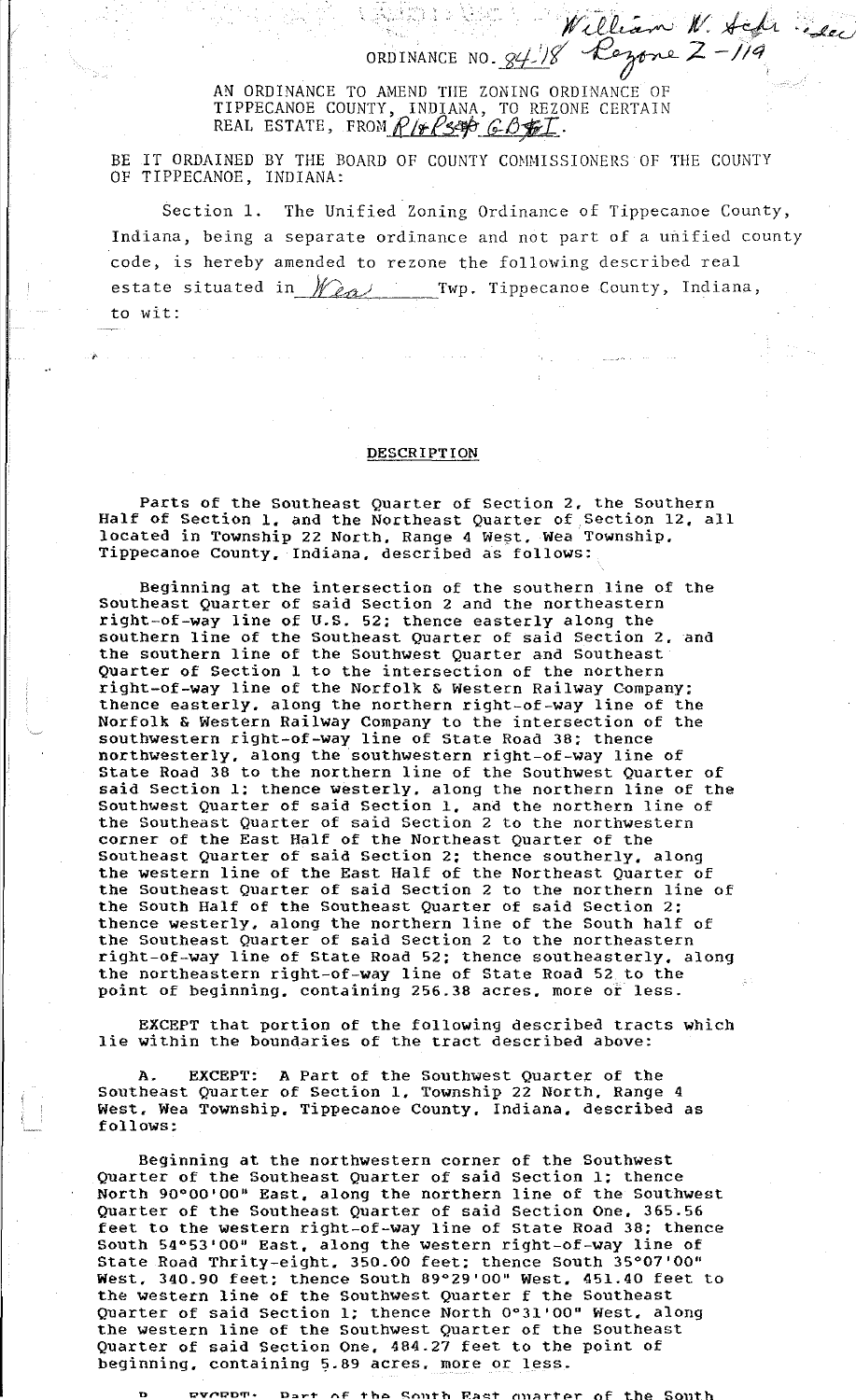BE IT ORDAINED BY THE BOARD OF COUNTY COMMISSIONERS OF THE COUNTY OF TIPPECANOE, INDIANA:

F

Section 1. The Unified Zoning Ordinance of Tippecanoe County, Indiana, being a separate ordinance and not part of a unified county code, is hereby amended to rezone the following described real estate situated in  $\mathscr{W}_{\ell\alpha}$  Twp. Tippecanoe County, Indiana, to wit:

## **DESCRIPTION**

 $\mathcal{S}_\mathbf{r}$ 

.t-,\Wd

Parts of the Southeast Quarter of Section 2. the Southern Half of Section 1, and the Northeast Quarter of Section 12, all located in Township 22 North. Range 4 West. Wea Township. Tippecanoe County. Indiana. described as follows:

Beginning at the intersection of the southern line of the Southeast Quarter of said Section 2 and the northeastern right-of-way line of U.S. 52; thence easterly along the southern line of the Southeast Quarter of said Section 2. and the southern line of the Southwest Quarter and Southeast Quarter of Section 1 to the intersection of the northern right-of-way line of the Norfolk & Western Railway Company; thence easterly. along the northern right-of-way line of the Norfolk & Western Railway Company to the intersection of the southwestern right-of-way line of State Road 38; thence northwesterly. along the southwestern right-of-way line of State Road 38 to the northern line of the Southwest Quarter of said Section 1: thence westerly. along the northern line of the Southwest Quarter of said Section 1. and the northern line of the southeast Quarter of said Section 2 to the northwestern corner of the East Half of the Northeast Quarter of the Southeast Quarter of said Section 2; thence southerly. along the western line of the East Half of the Northeast Quarter of the Southeast Quarter of said Section 2 to the northern line of the South Half of the Southeast Quarter of said Section 2; thence westerly. along the northern line of the South half of the Southeast Quarter of said Section 2 to the northeastern right-of-way line of State Road 52; thence southeasterly. along the northeastern right-of-way line of State Road 52 to the point of beginning. containing 256.38 acres. more of less.

EXCEPT that portion of the following described tracts which lie within the boundaries of the tract described above:

A. EXCEPT: A Part of the southwest Quarter of the Southeast Quarter of section 1. Township 22 North. Range 4 West. Wea Township. Tippecanoe County. Indiana. described as follows:

Beginning at the northwestern corner of the Southwest Quarter of the southeast Quarter of said section l; thence North 90°00'00" East. along the northern line of the southwest Quarter of the southeast Quarter of said section One. 365.56 feet to the western right-of-way line of State Road 38; thence South 54°53'00" East. along the western right-of-way line of State Road Thrity-eight. 350.00 feet; thence South 35°07'00" West. 340.90 feet; thence South 89°29'00" West, 451.40 feet to the western line of the Southwest Quarter f the Southeast Quarter of said Section l; thence North 0°31'00" West. along the western line of the Southwest Quarter of the Southeast Quarter of said Section One. 484.27 feet to the point of beginning, containing 5.89 acres. more or less.

B. EXCEPT: Part of the South East quarter of the South East quarter of Section One (1) in Township twenty-two (22) North. Range Four (4) west. described as follows:

ii>